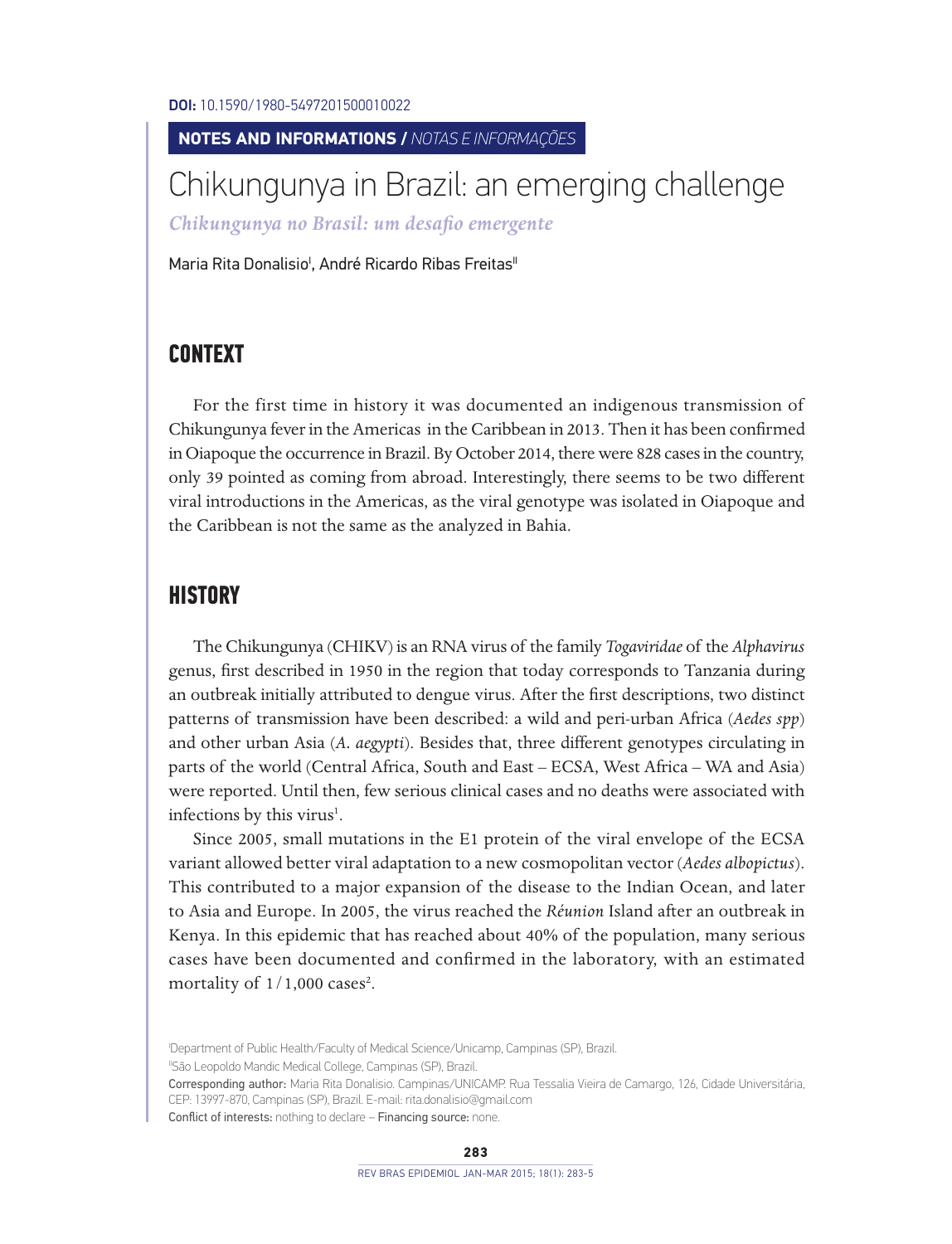# **CHARACTERISTICS**

The Chikungunya is characterized by fever associated with severe and debilitating joint pain, headache and myalgia. Although it has symptoms similar to dengue, draws attention the polyarthritis/symmetric arthralgia (mainly wrists, ankles and elbows), which often improves after 10 days, but may last for months after the fever. The proportion of chronic cases varied in different epidemics in France, South Africa and islands in the Indian Ocean, from 4 to 63%. The name Chikungunya means "that which bends" in the Makonde language spoken in parts of East Africa, because of the antalgic position that patients acquired during the period of illness<sup>2</sup>.

While severe conditions are not common and do not occur shock or major bleeding as in the dengue fever, neurological manifestations (encephalitis, meningoencephalitis, myelitis, Guillain Barré syndrome), bullous skin and myocarditis can bring gravity to cases; especially in infants and elderly<sup>2</sup>.

#### **CHIKUNGUNYA AND DENGUE**

When comparing with dengue, Chikungunya has characteristics that amplify the spread of the disease and increase the likelihood of major and explosive epidemics. Among these features are the largest proportion of symptomatic patients (> 90%), intrinsic shorter incubation period (from 2 to 7 days), longer period of viremia (2 before and 10 after the fever) and a shorter period of extrinsic incubation (in mosquito). Viral replication in *Aedes albopictus* beyond *A. aegypti* increases the geographic extent of the regions with viral circulation potential.

There is also the risk of establishing an Chikungunya enzootic cycle of monkey-mosquito in Brazil, making it impossible to eradicate the disease in the country.

#### **CHALLENGE**

A major challenge is presented to the country. The inclusion of the disease among the differentials clinical diagnoses of dengue-like syndrome implies intense disclosure of the problem among health teams throughout Brazil. The occurrence of simultaneous epidemics difficult clinical management due to the peculiarities of dengue and Chikungunya fever.

The absence of vaccine and specific medication leaves to the vectors control teams the task of preventing transmission. The Ministry of Health also points the early identification of cases in harmless area, expansion of diagnostic and the training of health teams. It is for the scientific community and to health services to monitor the